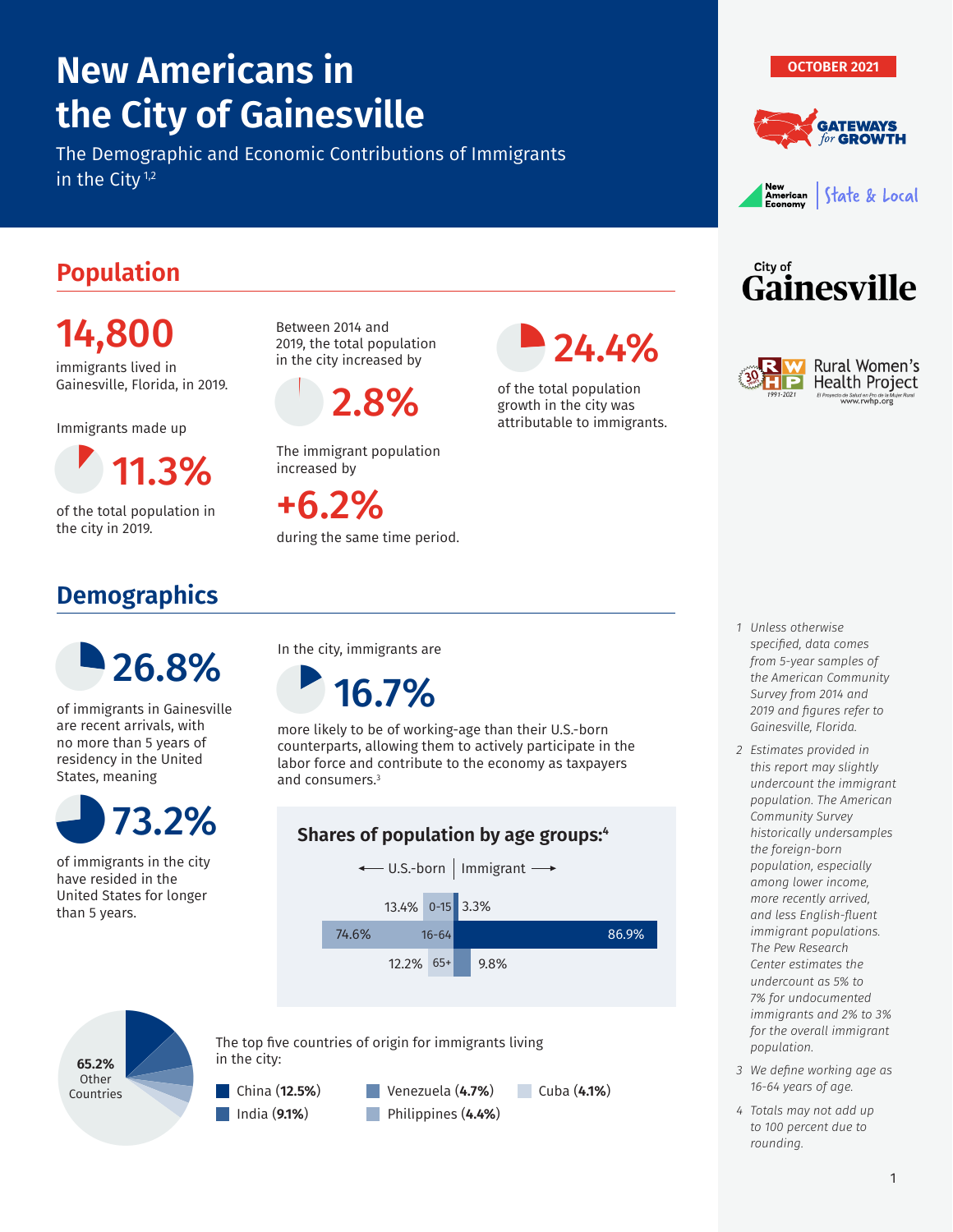### **Demographics** *continued*



immigrants living in the city had limited English language proficiency, making up



of the immigrant population.

#### **Spending Power & Tax Contributions**

Given their income, immigrants contributed significantly to taxes, including property, sales, and excise taxes levied by state and local governments.

In 2019, immigrant households in Gainesville earned 12 **\$317.7 million** . <u>. . . . . . . . . .</u> the city. **3.8 million** went to federal taxes<sup>®</sup> **\$22.2 million** went to state & local taxes<sup>6</sup>  $\mathbb{R}^n$ **\$241.7 million** was left in spending power Share of foreign-born households in each income group: 22.3%<br>Below<br>\$11,482.40 **22.3%**<br>
Below<br>  $$11,482.40$ <br>  $$14,482.40$ <br>  $$14,482.40$ <br>  $$15,5\%$ <br>  $$40,820.20$ <br>  $$40,820.20$ <br>  $$62,646.13$ <br>  $$62,646.13$ <br>  $$62,646.13$ **25.2% 18.1% 15.5%** Below \$11,482.40 \$24,435 \$40,820.20 \$11,482.40  $-$  \$24,435 - \$40,820.20 - \$62,646.13 Given their incomes, 46 45.5% of immigrants live at or below 150% of the federal poverty threshold as compared to **37.9%** of U.S.-born households

This means that foreign-<br>born households held



of all spending power in

**19%** Above \$62,646.13

> *5 U.S. Congressional Budget Office. 2020. "The Distribution of Household Income and Federal Taxes, 2017."*

*6 Institute on Taxation and Economic Policy. 2018. "Who Pays? A Distributional Analysis of the Tax Systems in All Fifty States."*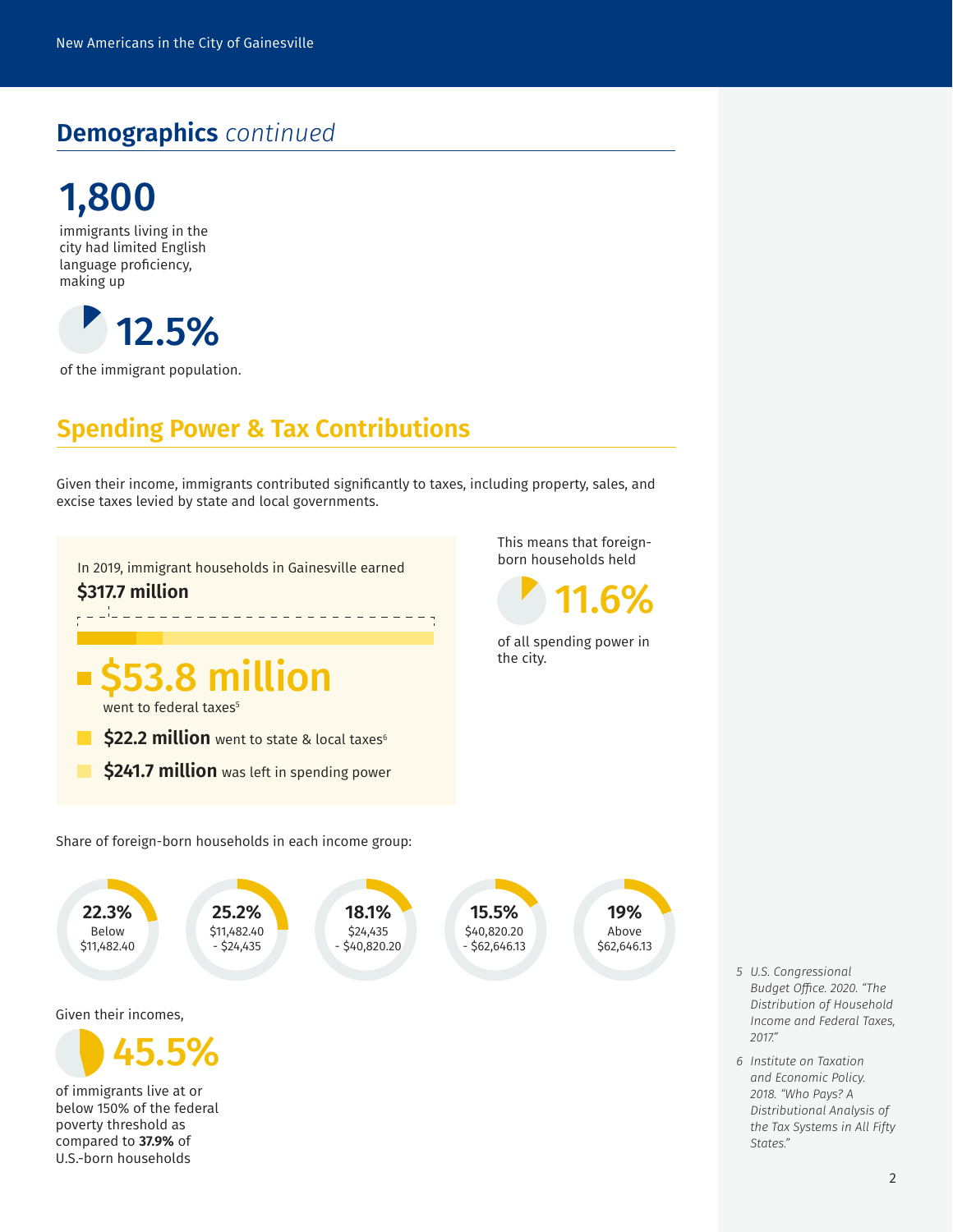#### **Spending Power & Tax Contributions** *continued*

Immigrants in the city also supported federal social programs. In 2019, they contributed



#### **Workforce**

Although the foreign-born made up **11.3%** of the city's overall population, they represented **13%** of its workingage population, **13.2%** of its employed labor force, and 23.7% of its STEM workers in 2019.<sup>8</sup>

#### **Immigrant shares of the...**



Immigrants in the city are

**13%**

16.7%

more likely to be working age than their U.S.-born counterparts.

The immigrant workingage population was **51.4%** female and **48.6%** male.



The employed immigrant population was **45.7%** female and **54.3%** male.



- *7 Including people who have both public and private healthcare coverage.*
- *8 STEM refers to occupations that require background or expertise in Science, Technology, Engineering, and/or Math.*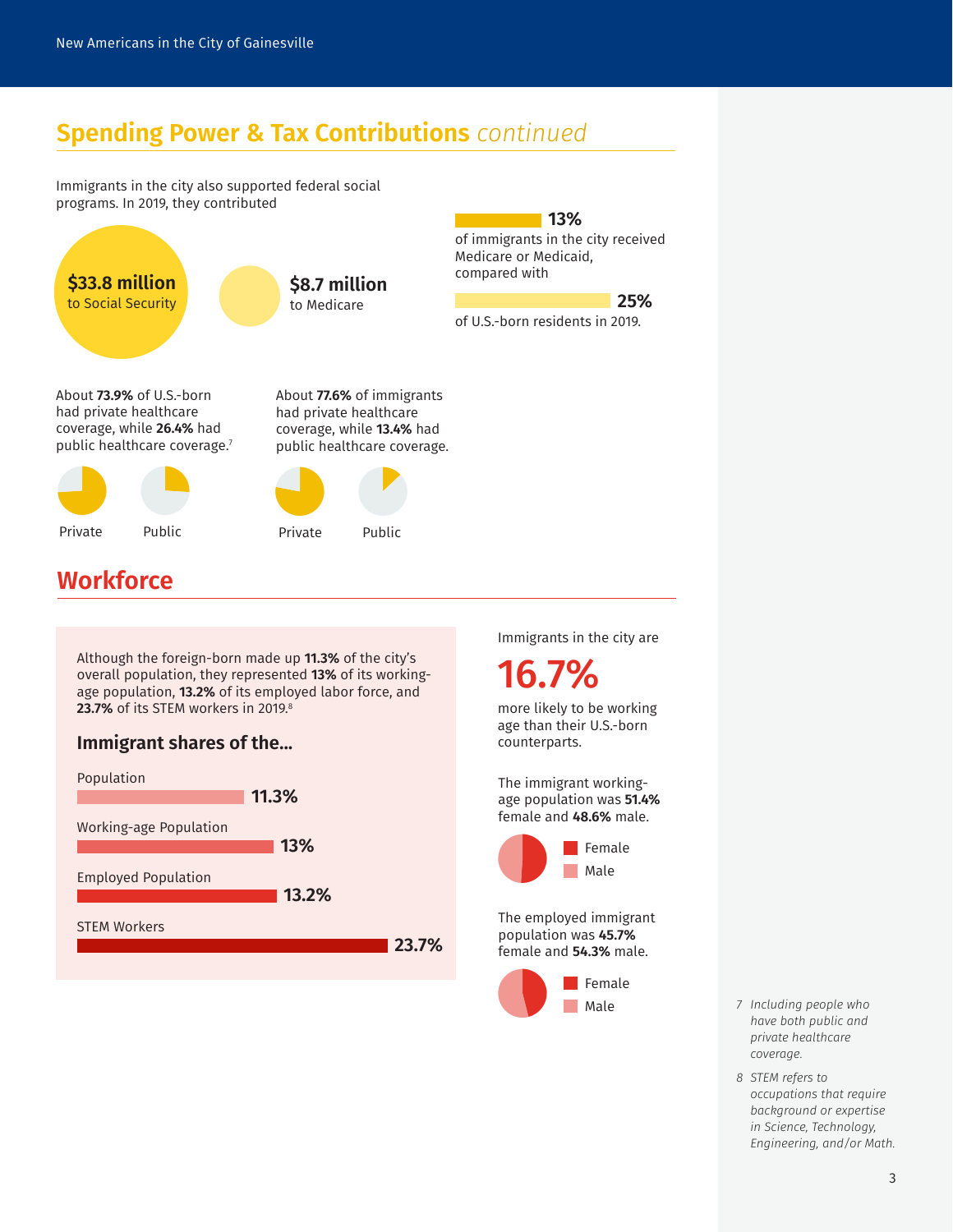#### **Workforce** *continued*

Immigrants played a critical role in several key industries in the city. This included:



Immigrants tended to work in this occupation:



#### **SPOTLIGHT ON Immigrant Essential Workers**

Immigrants have also been playing vital roles in critical industries that have kept the country functioning throughout the COVID-19 crisis. Immigrants in the city continue working in these frontline and essential industries:



Due to the role immigrants play in the workforce helping companies keep jobs on U.S. soil, we estimate that immigrants living in the city had helped create or preserve

## **0 manufacturing jobs**

that would have otherwise vanished or moved elsewhere by 2019.<sup>11</sup>

#### **SPOTLIGHT ON Job Demand In the City In 2021**

Not only are immigrants more likely to be of working age in the city, but they are also a crucial part of the city's economy, and could help us meet the needs of its fastest growing and most indemand fields, especially as the need for bilingual and culturally competent public services and healthcare increases.

**The top 5 industries with the highest demand for bilingual workers:12**

|  | 1. Information |  |
|--|----------------|--|
|  |                |  |

1. Information 3. Professional, 2. Accommodation and Food Services

Scientific, and Technical **Services** 

4. Health Care and Social Assistance 5. Transportation and Warehousing

- *9 General services include personal services (e.g. laundry services, barber shops, and repair and maintenance), religious organizations, social services, and labor unions.*
- *10 Professional services: Most of these industries include professions that require a degree or a license, such as legal services, accounting, scientific research, consulting services, etc.*
- *11 Vigdor, Jacob. 2013. "Immigration and the Revival of American Cities: From Preserving Manufacturing Jobs to Strengthening the Housing Market." New American Economy.*
- *12 Data is obtained from Burning Glass Technologies for the time period between April 1, 2020 and March 31, 2021.*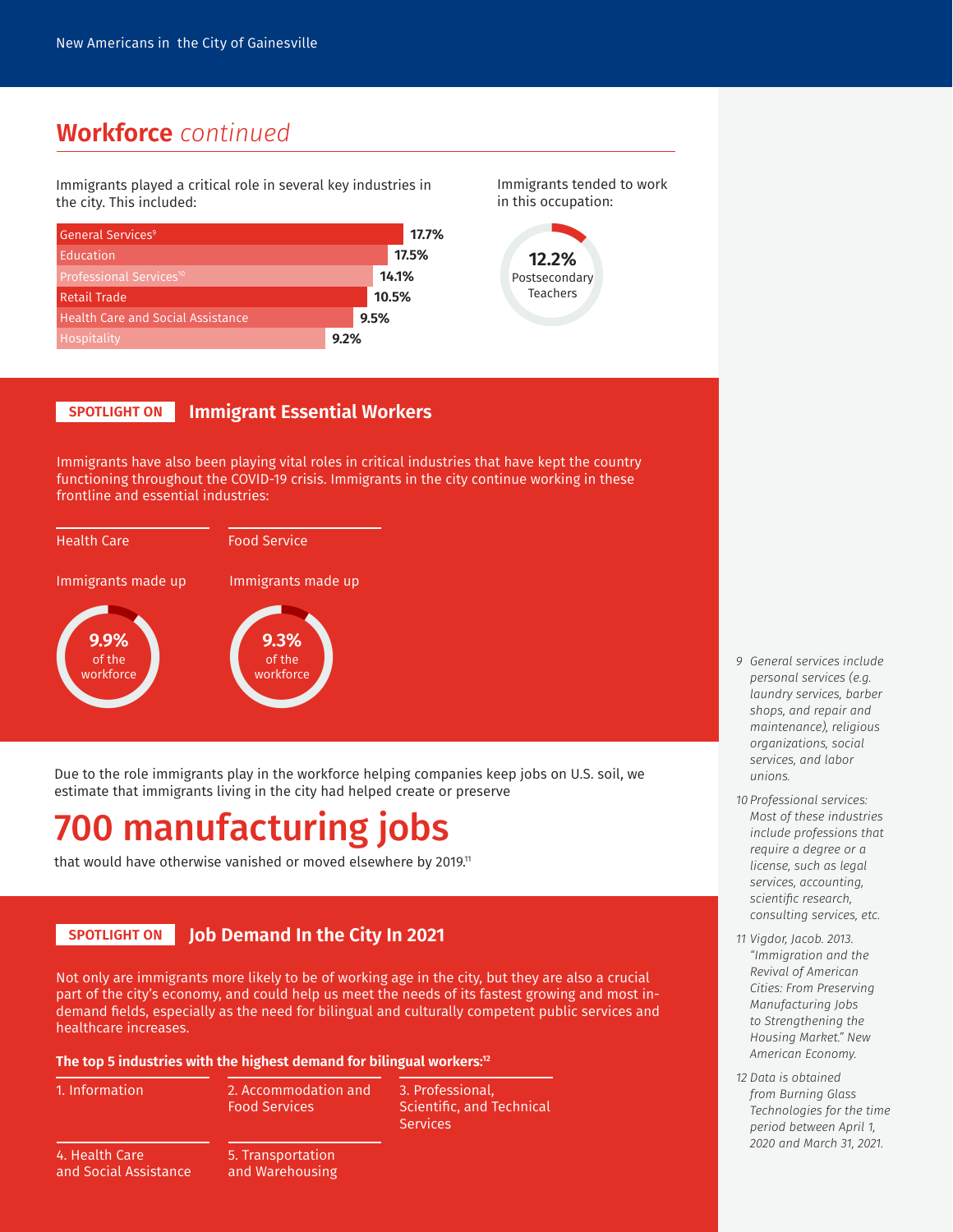## Saeed Khan

*Retired Professor, University of Florida - Department of Urology*

Growing up in his native India, Saeed Khan's parents were adamant their eight children attend college. Khan was always impressed with textbooks—especially the references. "It became my dream to become a researcher so I could be cited at the end of textbooks," he said.

He made good on that dream. He studied biology, completed his master's in botany and received a Fulbright to pursue his PhD in the same subject at the University of Florida in Gainesville. There, he met and married his wife, before taking a post-doc in Australia. When the program ended, the couple quickly returned to Florida. Besides the perk of being closer to his in-laws, Khan jokes, "I hate cold weather."

The University of Florida Department of Urology hired Khan in 1978. He worked full time until his semi-retirement in 2018 (he is now an emeritus professor). He is also associate editor at Urolithiasis, a quarterly journal dedicated to researching kidney stones. In 2016, UF and The American Urological Association awarded him lifetime achievement awards for his research trying to understand and stop the formation of kidney stones. "Kidney stones affect approximately 1 in 11 people in U.S. and is a recurrent disease," he says.

Today Khan sits on the board for the Alachua Habitat for Humanity chapter. "Once you give the key to the new home owner and you look at their face, that is the most amazing feeling you get," he says. He serves as a board member for the local United Nations chapter, Welcoming Gainesville and several City of Gainesville departments, and was previously president of the Muslims Association of North Central Florida. He says the city could be doing more to address economic disparity, like pegging the local minimum wage to inflation and investing in more affordable housing options. But he applauds them for establishing a \$15 minimum wage and launching the GRACE Marketplace nonprofit to reduce homelessness.

Khan credits his parents for his drive to give back. "We grew up knowing you were supposed to help those who need it," he says. "And that's something almost everybody—whether you are a Christian, a Jew, a Muslim, a Hindu, a Sikh, or have no faith at all—has in us. It brings us together for the common good."

#### **SPOTLIGHT ON SPOTLIGHT ON**

## Yennifer Molina

*Coordinator, Madres Sin Fronteras*

In Honduras, Yennifer Molina's mother worked around the clock at the family restaurant to fund private school tuition for her daughters. "We wanted to go to regular school with our cousins and friends," recalls Molina. "But my mom was thinking ahead. She insisted we learn English."

After high school, Molina completed two years of college. But she worried about the long hours her mother worked to cover tuition. "I kept saying, 'Let me go to work in the U.S. and provide for you for a little while.'" At 17, Molina moved to South Carolina to live with her uncle and cousin. "Like any typical immigrant, I wanted to conquer the world," she says. Her English proficiency gave her a real advantage, and she was able to secure multiple jobs in customer service as a Claim Department Specialist, Translator and Quality Inspection professional.

She eventually earned enough to help fund her sister's medical school in Cuba and help her mom hire more staff at the restaurant and eventually retire. In 2010, after the birth of her son, Zachary, Molina's partner was offered a construction job in Gainesville and the family relocated to Florida. Molina fell in love with the city, but things changed after Donald Trump's election. "People felt more entitled to be cruel and racist because of the things he was saying about us, that we are criminals bringing drugs, rapists and stealing jobs," she says. One day, the secretary at her son's school refused to let Molina check her son out early, because Molina only had her Honduran passport, not a state-issued ID. It wasn't a school policy, and the women already knew each other. "I think she just felt entitled to refuse me because she could," Molina says.

In 2017 Molina, with other community organizers, launched Madres Sin Fronteras to advocate for equal rights and protections for immigrants. She's also Vice President of the Human Rights Coalition of Alachua County. Their Community ID program provides Alachua County residents regardless of their immigration status—with a reliable form of identification to be used as a tool for interactions with the local police department, utilities company, schools and healthcare centers. "That was a big win for us," says Molina. They're now lobbying for all city officials and offices, including the sheriff to recognize the identification card. "We want to build greater understanding, trust and cooperation between local public services and our diverse community," says Molina.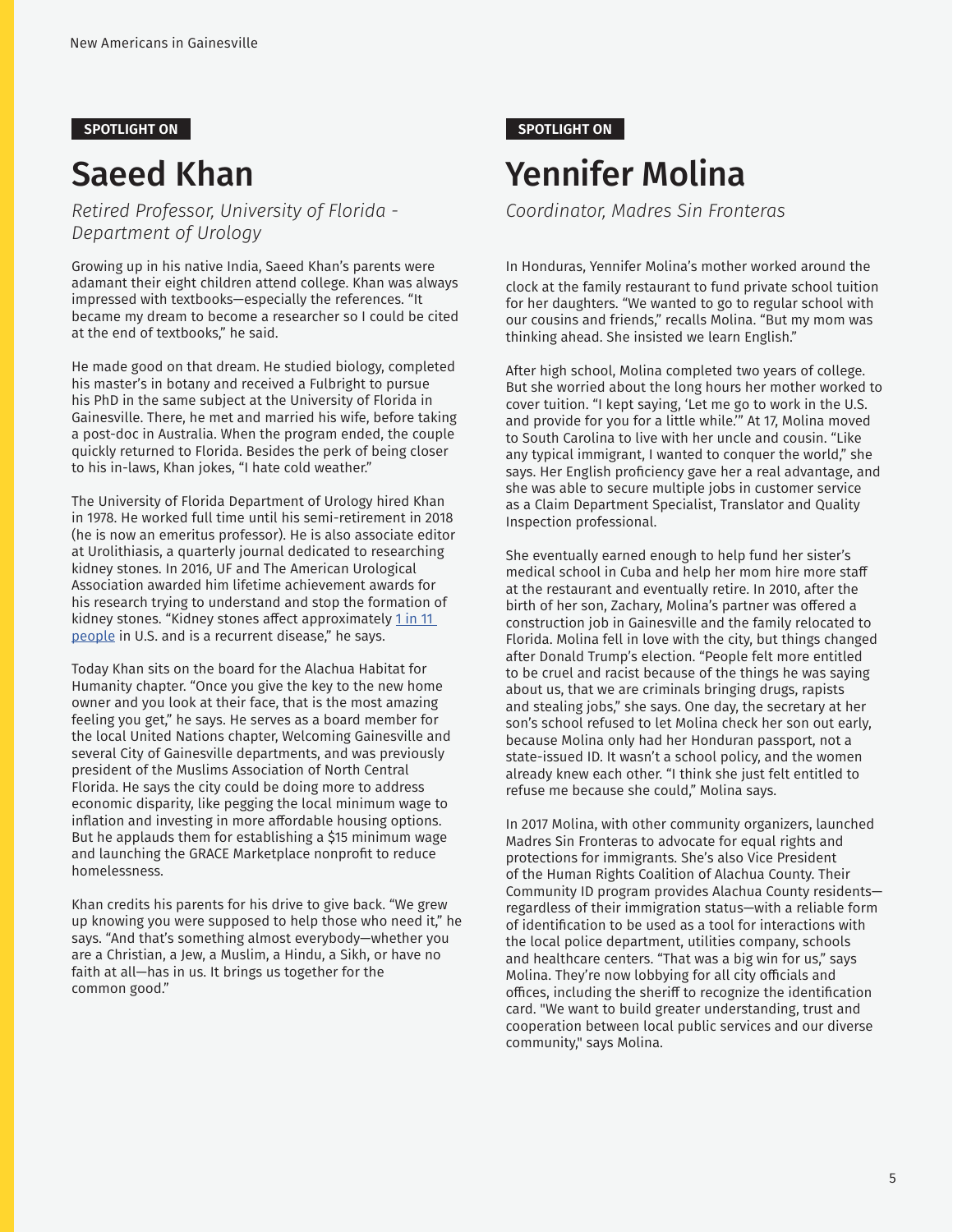#### **Entrepreneurship**

Despite making up **11.3%** of the population, immigrants made up



of the business owners in the city in 2019.

While **6.8%** of the U.S. born population were entrepreneurs, **8.4%** of foreign-born residents



U.S.-Born Foreign-Born

#### **Education**

Share of the city's population aged 25 or above that held a **bachelor's degree or higher** in 2019:

**41.9%** of U.S.-born **59.5%** of immigrants **52.4%** female<br>**47.6%** male **48.8%** female **51.2%** male

Share of the city's population aged 25 or above that held an **advanced degree** in 2019:

**19.4%** of U.S.-born **53.9%** female **46.1%** male **35.6%** of immigrants **47.6%** male **50.4%** female **49.6%** male

## $\overline{\phantom{a}}$ 4.1%

of K-12 students in the city were foreign-born in 2019.

158 15.2%

of K-12 students in the city were children of immigrants in 2019.

**SPOTLIGHT ON University Population**

# 5,001

students enrolled in colleges and universities in Gainesville, including University of Florida and Santa Fe College, in fall 2019 were temporary residents.13

907

international students graduated with STEM degrees from colleges and universities in the city in the 2018-19 academic year.

The top countries of origin for international students (undergraduate and graduate) at the University of Florida:

- 1. China (**35.6%**)
- 2. India (**19.1%**)
- 3. South Korea (**4.1%**)
- 4. Brazil (**3.2%**)
- 5. Venezuela (**2.3%**)

International graduate students contributed

#### \$104.6 million

in estimated revenue from tuition and international undergraduate students contributed

### \$23.2 million

in estimated revenue from tuition in 2018.<sup>14</sup>

International students supported

## 2,299 jobs

and contributed

# \$181.7 million

in the 2019-2020 academic year.<sup>15</sup>

- *13 Data on total student enrollment in the city is derived from the Integrated Postsecondary Education Data System maintained by the National Center for Education Statistics. Temporary residents refer to people who are not U.S. citizens or permanent residents.*
- *14 Data was collected and calculated from the University of Florida's reporting on international students and tuition costs.*
- *15 Economic data is derived from the International Student Economic Value Tool maintained by NAFSA, the association of international educators.*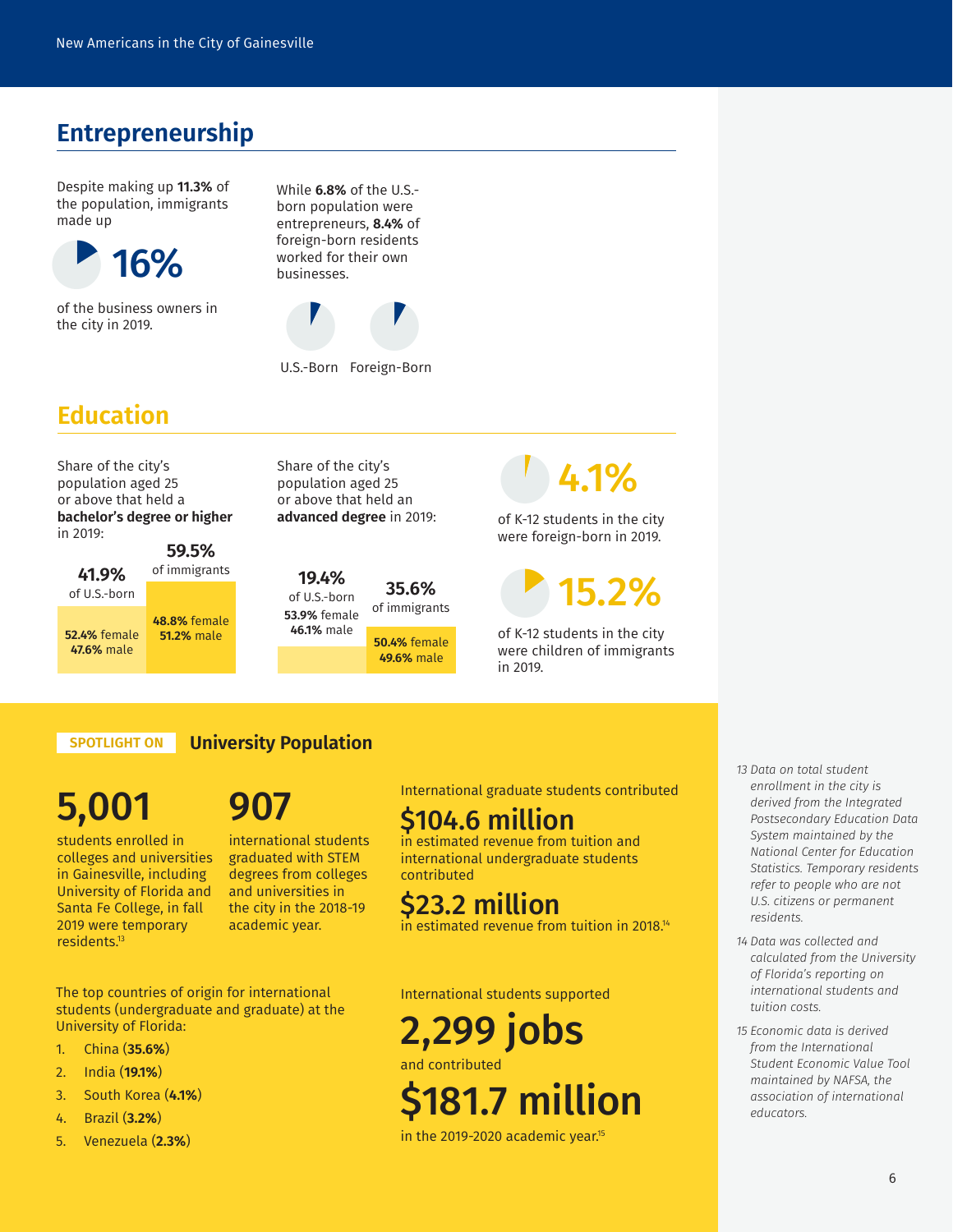### **Housing**

In 2019, **32.2%** of immigrant households in Gainesville owned their own homes, compared to **41.7%** of U.S. born households.



Immigrant U.S.-born

The total property value of immigrant households was

\$366.5 million

On average, immigrant households had to spend **7.2%** of their household income on utilities, including gas, electricity, water, and home heating fuel, while the ratio was **9.5%** for U.S.-born households.



Immigrant U.S.-born

#### **Naturalization**



1  $13.7\%$  If all immigrants who

of households in Gainesville had at least one foreignborn resident in 2019.



 $\mathcal{L}_{\mathcal{A}}$ 

**College** 

## 67.8%

of immigrant households were renters. Their total annual rent paid was

\$43.8 million

**89.7%** of immigrant households in the city had access to broadband connection in their homes as compared to **88.1%** of U.S.-born households.



Immigrant U.S.-born



Lived in Houses **2,500** or **42.8%**

> **48.4%** of immigrants were rent overburdened, meaning they spent more than 30% of their income on rent, compared to **52.6%** of U.S.-born residents**.**



Immigrant U.S.-born



**Naturalized Likely Eligible Not Eligible** 

Nationally, **48.7%** of immigrants are naturalized citizens, **15.9%** are likely eligible to naturalize, and **35.4%** are not yet eligible.

> *16 Enchautegui, Maria E. and Linda Giannarelli. 2015. "The Economic Impact of Naturalization on Immigrants and Cities." Urban Institute.*

+8.9%16

increase by

**43.1%** Naturalized Citizens

**12.2%** Likely Eligible to Naturalize

**44.7%** Not Eligible to Naturalize

(6,400)

(1,800)

(6,600)

**The State** 

are eligible to naturalize became U.S. citizens, their earning potential would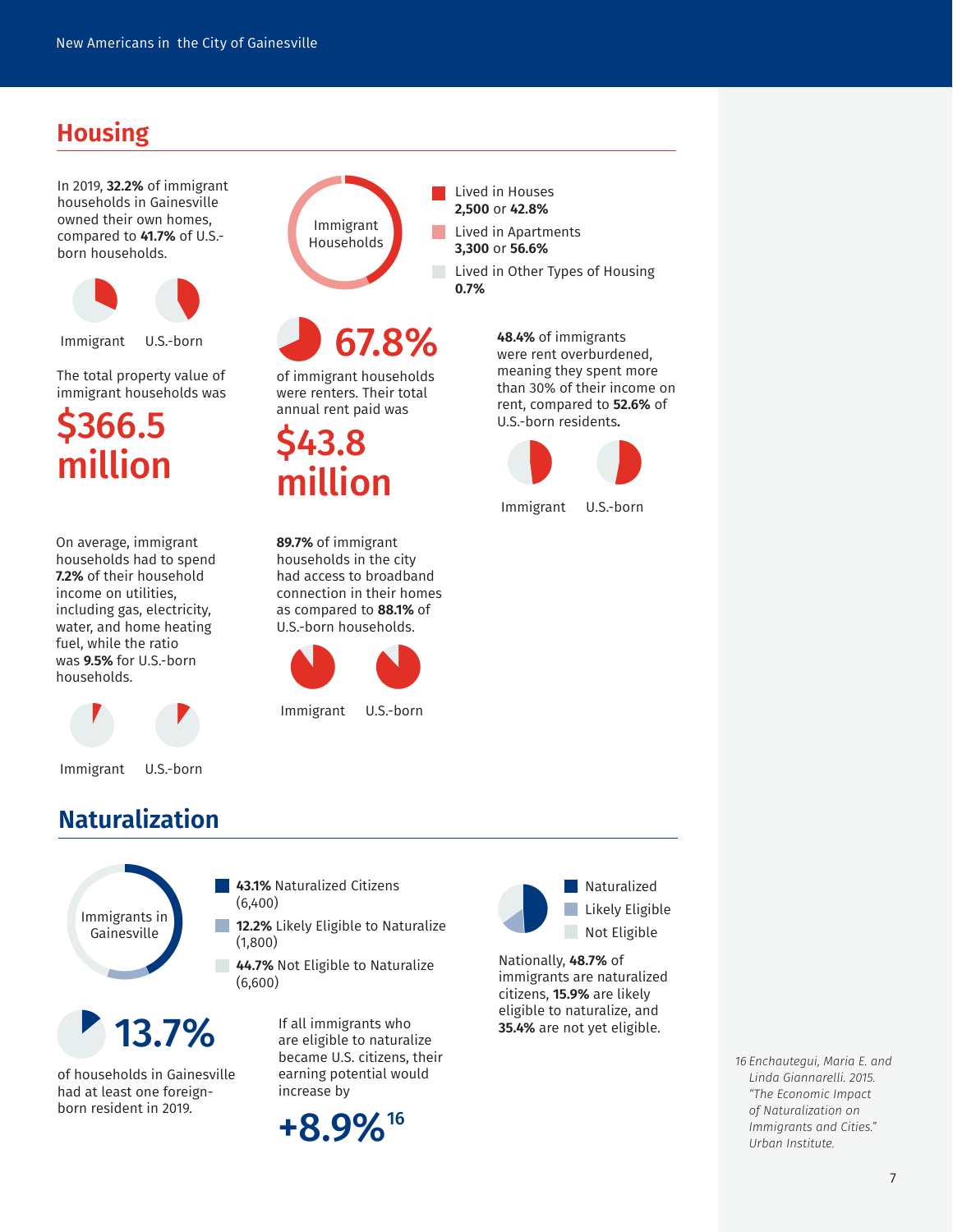#### **DACA-Eligible Population**

In 2019, the DACA-eligible population made up:

3 3.2%

of the immigrant population in Gainesville.

#### **Undocumented Immigrants**



undocumented immigrants in Gainesville in 2019.

They made up



of the immigrant population.

Undocumented immigrants are highly active in the labor force. About



are working-age in the city.

In 2019, undocumented immigrant households earned

**\$34.3 million**

 $\mathbb{R}^3$ 

# \$2.9 million

went to federal taxes<sup>17</sup>

- \$1.2 million went to state & local taxes<sup>18</sup> F.
- \$30.2 million was left in spending power T.

- *17 U.S. Congressional Budget Office. 2020. "The Distribution of Household Income and Federal Taxes, 2017."*
- *18 Institute on Taxation and Economic Policy. 2018. "Who Pays? A Distributional Analysis of the Tax Systems in All Fifty States."*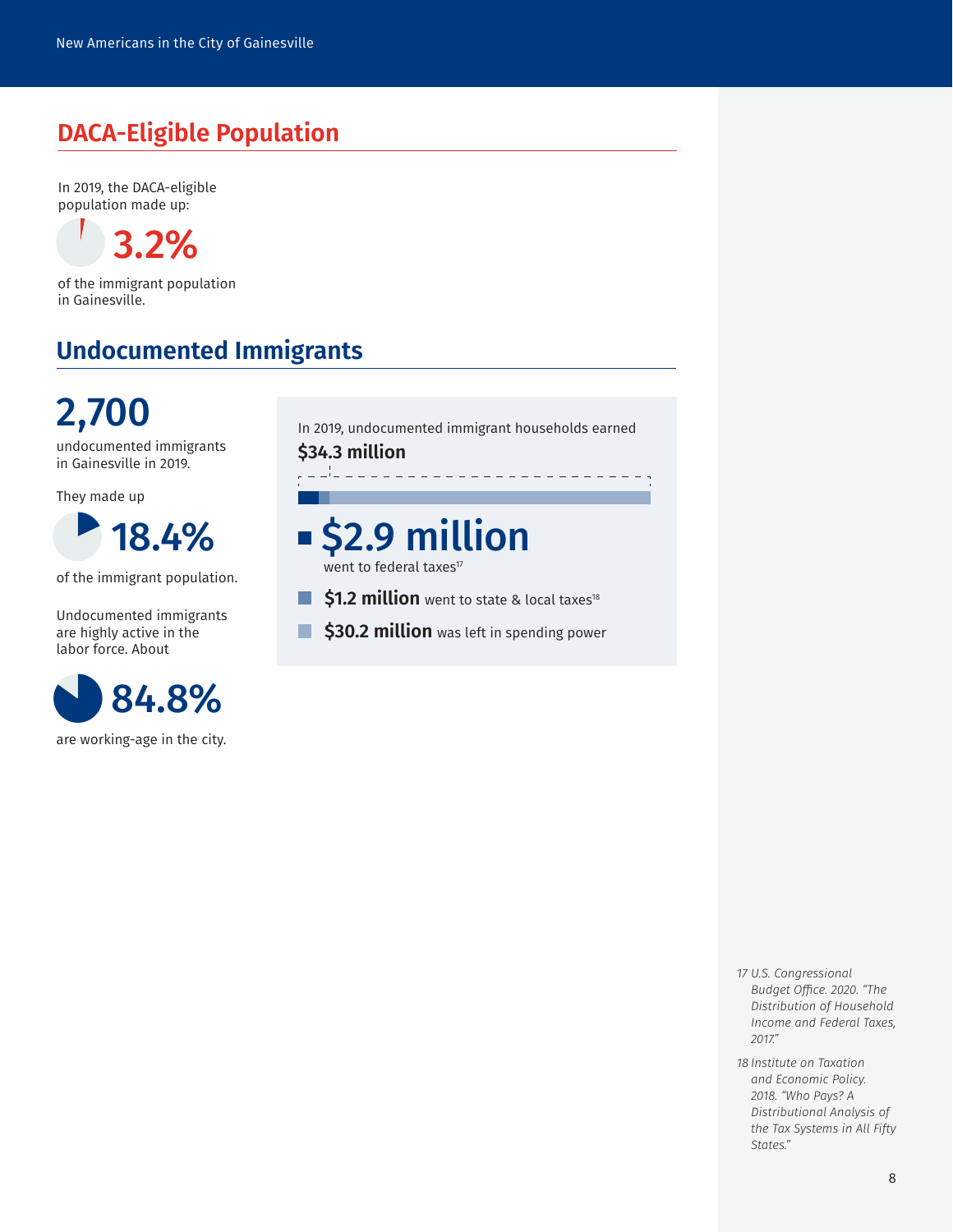# **New Americans in Alachua County**

The Demographic and Economic Contributions of Immigrants in the County

### **Population**

28,900 immigrants lived in Alachua County, Florida, in 2019.

Immigrants made up

1 **9%** 

of the total population in the county in 2019.

## **Demographics**

Between 2014 and 2019, the total population in the county increased by

5.4%

The immigrant population increased by

+13.4% during the same time period.  $\bullet$ 24.9%

of the total population growth in the county was <sup>of the total population</sup><br>5.4% of the total population<br>attributable to immigrants.

66.7%<br>
Other<br>
Countries **66.7%** Other Countries The top five countries of origin for immigrants living in the city: China (**9.7%**) India (**8.6%**) Korea (**6%**) Philippines (**4.6%**) Vietnam (**4.4%**)

### **Spending Power & Tax Contributions**

Given their income, immigrants contributed significantly to taxes, including property, sales, and excise taxes levied by state and local governments.

In 2019, immigrant households in Alachua County earned **\$940 million**

# 6.8 million

went to federal taxes<sup>19</sup>

- \$57.1 million went to state & local taxes<sup>20</sup>
	- **\$696.1 million** was left in spending power

This means that foreign-



of all spending power in the county.

*19 U.S. Congressional Budget Office. 2020. "The Distribution of Household Income and Federal Taxes, 2017."*

*20Institute on Taxation and Economic Policy. 2018. "Who Pays? A Distributional Analysis of the Tax Systems in All Fifty States."*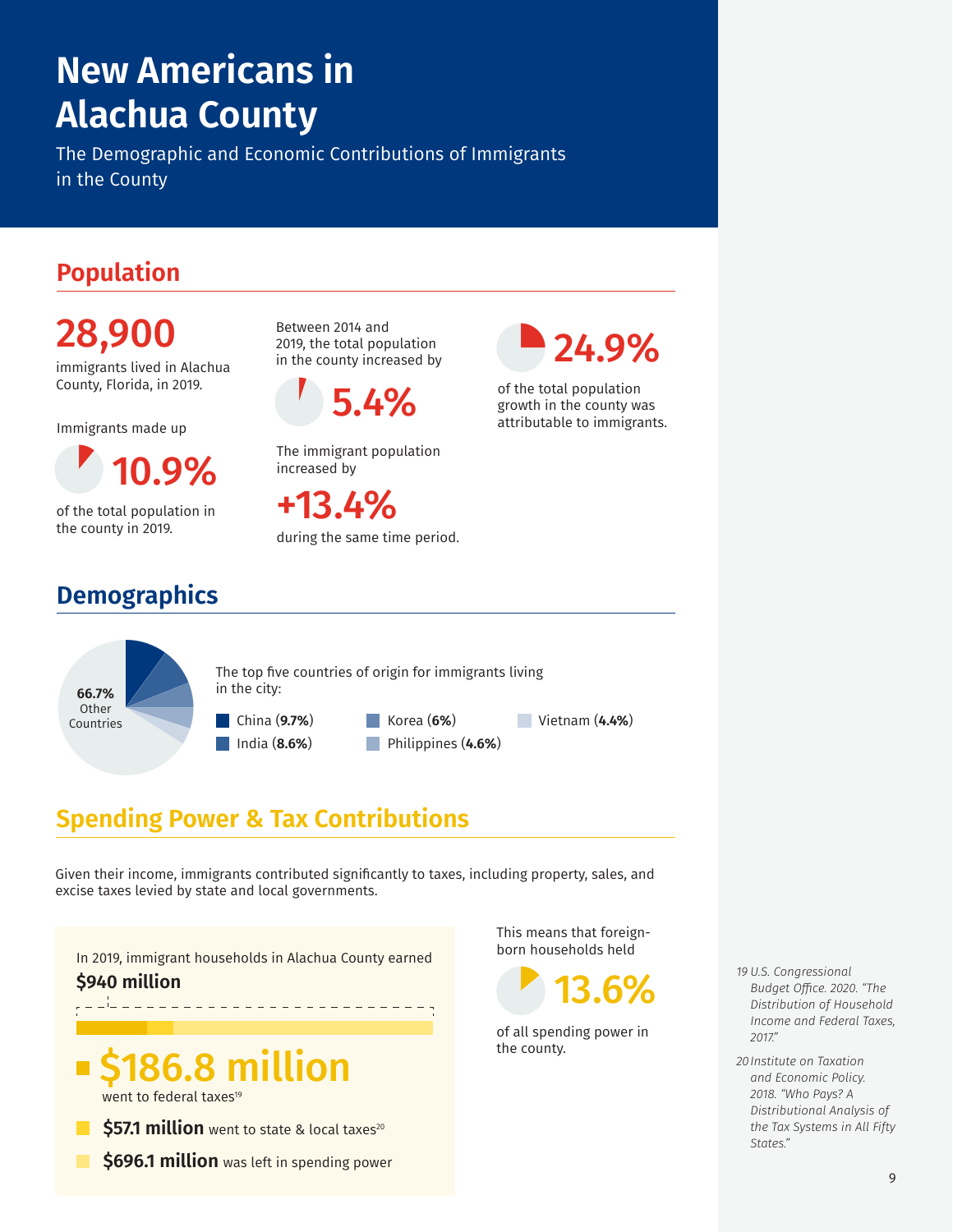### **Spending Power & Tax Contributions** *(continued)*

In 2019, foreign-born residents in the county contributed



to the county's GDP, or

1 15.8%

of the total. 21

#### **Workforce**

Although the foreign-born made up **10.9%** of Alachua County's overall population, they represented **12.8%** of its working-age population, **12.9%** of its employed labor force, and 26.5% of its STEM workers in 2019.<sup>22</sup>

#### **Immigrant shares of the...**



In 2019 alone, a total of

## **1,017 immigrant agricultural workers**

were certified to work in Alachua County with an  $H$ -2A visa. $23$ 

In 2017, the production value of watermelons harvested in the county was

million

and the county made

\$21.5 million in berry sales.<sup>24</sup>

Immigrants in the county are

20.2%

more likely to be working age than their U.S.-born counterparts.

The immigrant working-age population was **49%** female and **51%** male.



The employed immigrant population was **53.6%** female and **46.4%** male.





of hired farm labor in the county were immigrants in 2017.25

*21 These figures derive from our calculations based on immigrants' share of wage income and self-employment income in the 5-year ACS sample from 2019 and the statistics of GDP from the U.S. Bureau of Economic Analysis.*

*22 STEM refers to occupations that require background or expertise in Science, Technology, Engineering, and/or Math.*

- *23 The H-2A program allows U.S. employers to hire international workers to fill temporary/seasonal agricultural positions. H-2A visas make up roughly 10 percent of crop farmworkers in the United States. More here: https:// www.uscis.gov/workingin-the-united-states/ temporary-workers/h-2atemporary-agriculturalworkers*
- *24 Estimates are based on data from the National Agricultural Statistics Service (NASS).*
- *25 The estimated production value of watermelon sales is based on calculations using NASS data and unit prices.*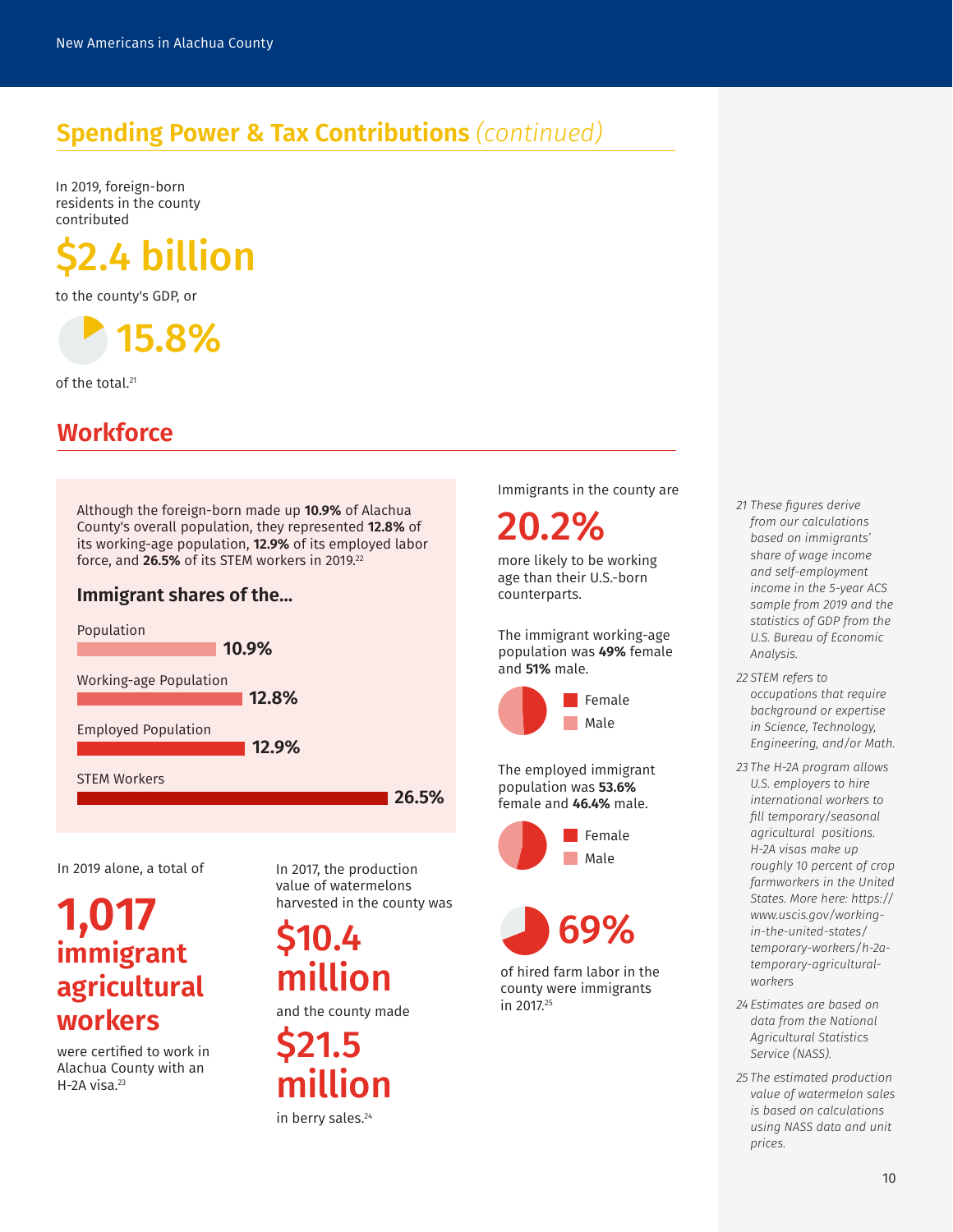#### **Workforce** *continued*

Immigrants played a critical role in several key industries in the county. This included:



#### **SPOTLIGHT ON Immigrant Essential Workers**

Immigrants have also been playing vital roles in critical industries that have kept the country functioning throughout the Covid-19 crisis. Immigrants in Alachua County continue working in these frontline and essential industries:



Immigrants and refugees tended to work in these occupations in the area in 2019:



Due to the role immigrants play in the workforce helping companies keep jobs on U.S. soil, we estimate that immigrants living in the county had helped create or preserve

# 0 manufacturing j

that would have otherwise vanished or moved elsewhere by 2019.<sup>27</sup>

- *26Professional services: Most of these industries include professions that require a degree or a license, such as legal services, accounting, scientific research, consulting services, etc.*
- *27 Vigdor, Jacob. 2013. "Immigration and the Revival of American Cities: From Preserving Manufacturing Jobs to Strengthening the Housing Market." New American Economy.*